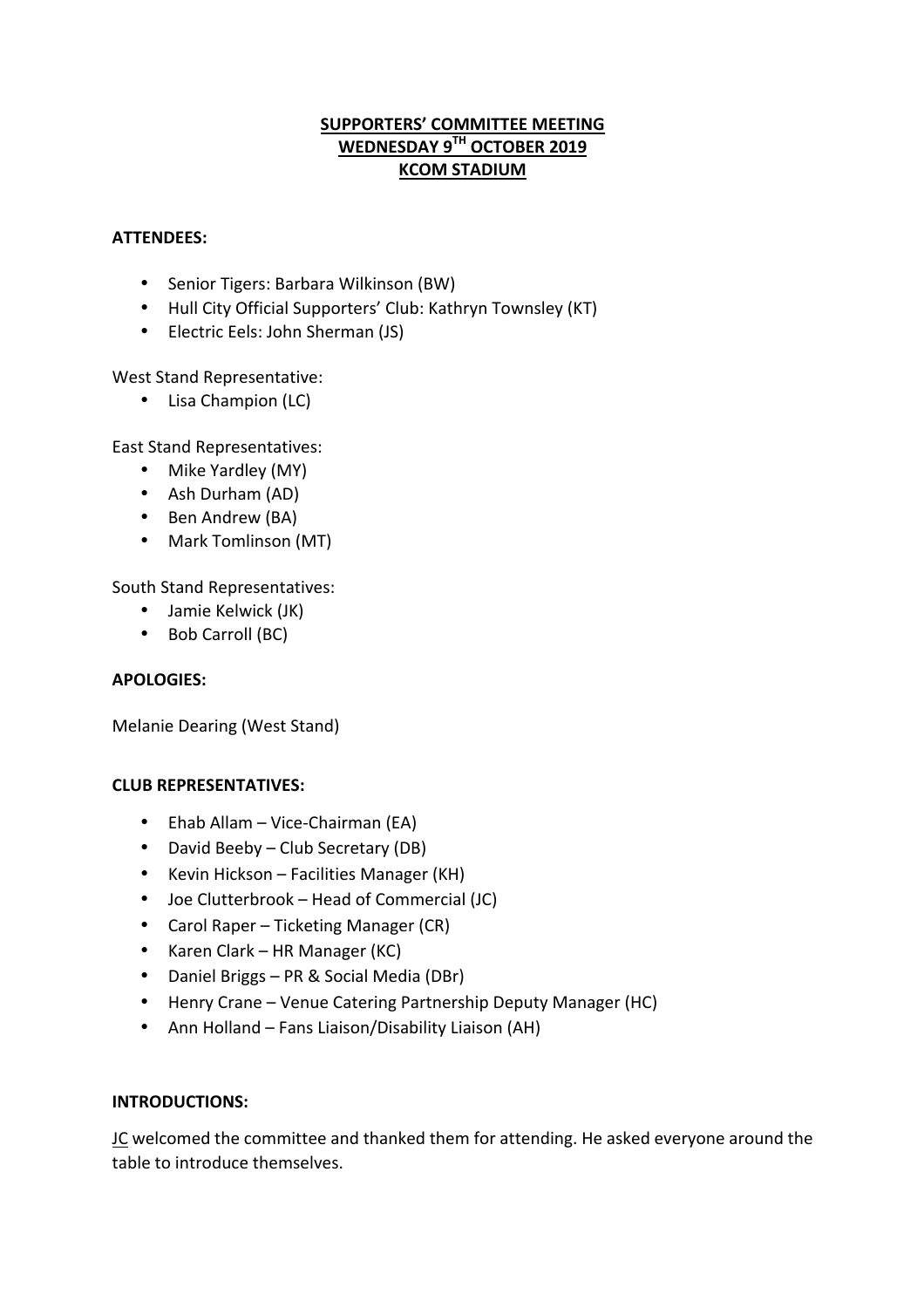### **STADIUM UPDATE:**

KH advised:

- A new water heater had been fitted to resolve the hot water issue in the South Stand and testing will be carried out monthly.
- Improvements to the Dugout Bar are planned. This bar and the Pitchside bar will be opened two hours before kick-off and will be used as a safe space for disabled fans.
- Movement of vehicles around the bowl at full-time is monitored by the control room and concerns are being addressed.

BW voiced her concerns that cars were able to move around the bowl, which should be a pedestrian right of way, by fans leaving at the end of the games. [KH to investigate]

• The stewards' training was discussed. KH confirmed all stewards were expected to complete NVQ2 training as well as online training and induction specific to the stadium. 

MY asked if this applied to external agency stewards and what percentage of agency stewards were used.

KH advised agency stewards were expected to be trained to NVQ 2 level and watched the same induction video as SMC stewards.

KC advised SMC continue to recruit their own stewards with over 80 people attending a stewards' induction day the previous week following a recruitment drive at the university and local iobs fair.

KH advised any complaints or concerns relating to the stadium could be directed to SMCenquiries@hulltigers.com

KH gave an update on the cleanliness of the stadium:

SMC are looking at the practicalities of getting into the stands to clean them with a specialist machine. A couple of companies have been approached to look into cleaning stadium steps and we are currently looking at timescales and dates to accommodate this around matches.

BW commented on mention of a deep clean at previous meetings but reported some of the seats are still in a disgraceful state with green mould and sticky tape on seats in W4 and W5.

[KH to investigate and action]

• The state of the Walton Street entrance and car park was discussed in relation to lighting and litter. EA advised those areas belonged to Hull City Council. KH advised the SAG group had been informed.

EA advised that the Club will review the cleaning. It was agreed the cleaning of the seats would take priority.

• Complaints have been raised about the PA System.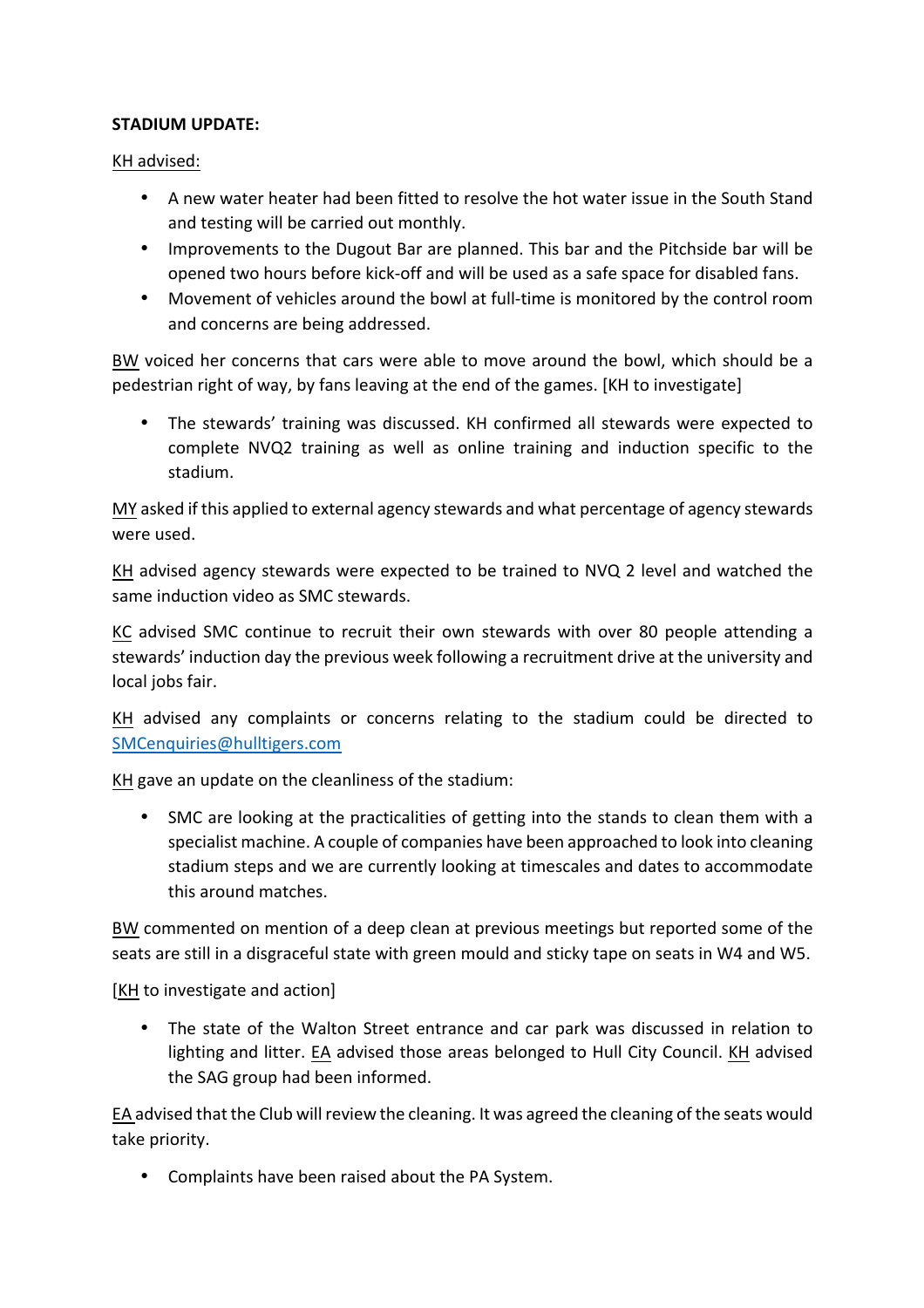KH advised the system is serviced every six months and pre-match announcements are made to test the system. He agreed to monitor this at the next few fixtures. It was suggested messages could be put on the big screen as well so the information goes to everyone.

- The subject of gender neutral toilets had been raised which KH would look into with the suggestion they be incorporated with the disabled toilets.
- Wi-Fi in the stadium was discussed. It was suggested the big screen, LED's or concourse screens could be used more to relay information with score updates on the fan facing LED's if practical.

DB explained there are regulations on using mobile phones in stadiums following the fan who was subject to a covert operation by the EFL at the KCOM Stadium.

# **MATCHDAY FOOD AND DRINK UPDATE:**

HC gave an update on matchday food and drink:

- Chips are only available in the North, East and South Stands as there is no suitable extraction system in the West Stand. VCP continue to work on finding a cost solution to installing a fryer in the West Stand as it is not possible to transport food there from other stands.
- Price increases have been kept to a minimum but all meal deal costs have remained the same which increases the value in those deals.
- Dietary requirements are catered for, including vegan options. Fans can contact us to order food to suit their dietary needs. Signage informs fans need to speak to a member of staff about any dietary requirements they may have and the staff all understand the process. If demand for a product that covers a particular dietary requirement becomes sufficiently popular, we would be delighted to introduce it as a core product. It was agreed the club should publicise dietary requirements are catered for and encourage them to get in touch with VCP.
- It was confirmed queue levels were monitored at the beginning of each season to establish how many staff were needed on the concourses, especially as fans had moved from the North Stand. Demand and service times are reviewed after every match and changes made to try and improve the speed of service. Two card only units have been introduced in the East Stand which helps speed up service and plans are in place to introduce them to other stands.

KT asked for better signage for the 'Card Only' kiosks [HC to feedback]

MY asked if vending machines or hawkers could alleviate the pressure on the kiosks. HC informed trials previously had not been successful.

## **TICKETING AND MEMBERSHIPS:**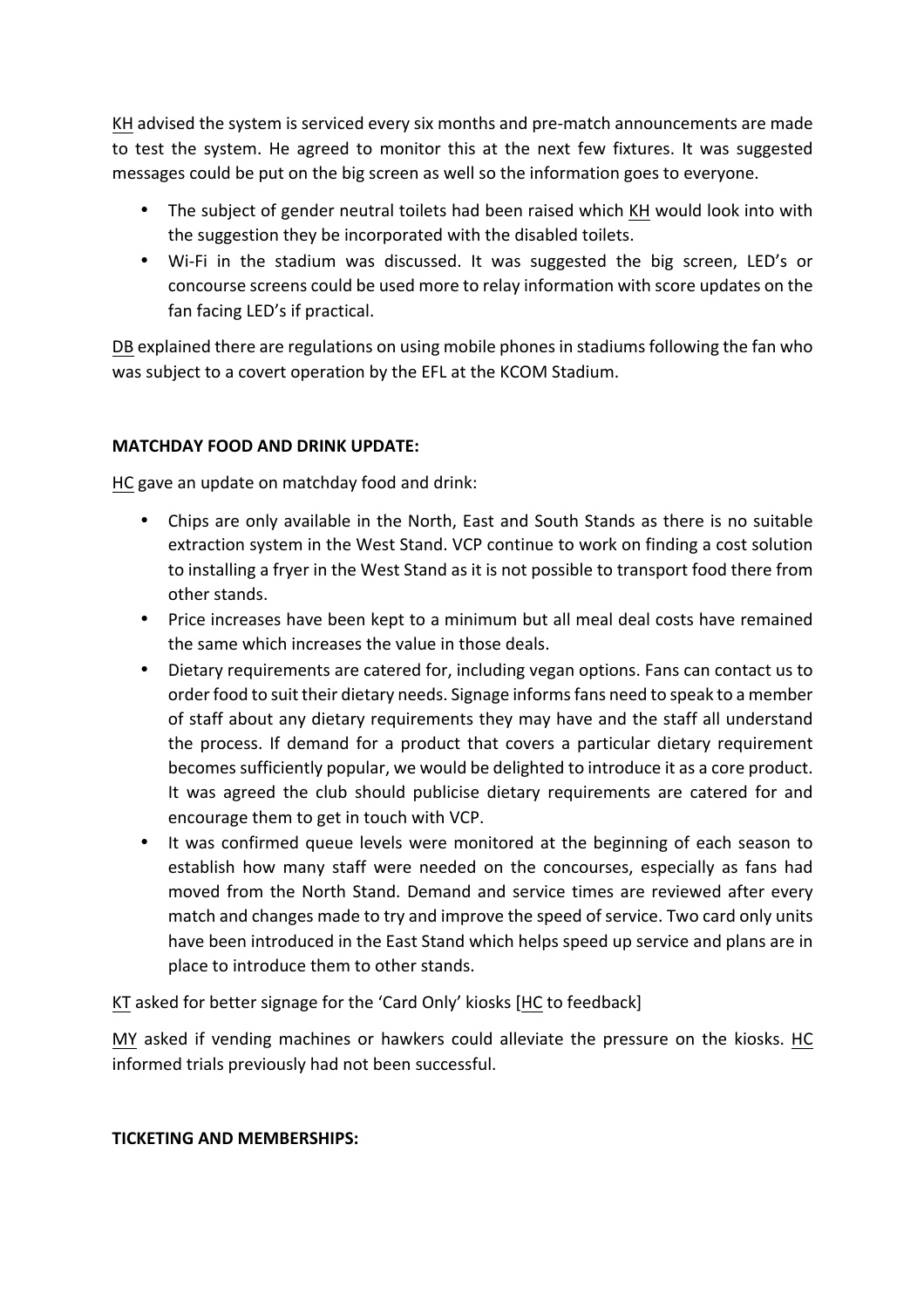JC explained the programme of events and ticket offers for half-term including the home game against Derby, for which half-price tickets are being offered.

CR confirmed 1,600 tickets so far had been sold for the Derby game.

EA said he was willing to be open about ticket pricing and invited members to be involved in a collective discussion on prices. All members confirmed they would like to be involved in the process and two further meetings for a steering group over the course of the next few weeks will be planned to begin discussions.

- The group discussed ideas they would like to see introduced including student pricing, NUS discounts, discount prices for members' children etc. Everyone agreed filling seats would improve the matchday experience. Pre-match experience will be improved and ideas were put forward including showing football matches on the concourse TVs.
- It was agreed feedback and suggestions on pricing would be put forward for first pricing steering group meeting.

BW suggested the Allam family returning to watch matches at the stadium would be a good step forward and voiced her concern on the lack of atmosphere in the stadium.

JC confirmed the Derby game was the start of the club building on matchday experience and fan engagement.

The question of reporting of attendances was discussed and EA explained the attendance was reported as required by the EFL.

DB in response to a question about members not attending matches explained that the vast majority of clubs incurred a similar drop of 20% in season ticket holders/members not attending a particular match.

## **AOB:**

## SAFE STANDING

DB advised that to change current legislation more evidence was needed to prove standing at matches was safe. Clubs had been contacted by the EFL and were helping to gather that.

EA confirmed he didn't like fans standing in seated areas so would support standing areas if given the option. He confirmed no costing for this had taken place.

AD asked why half-time entertainment had stopped.

JC said he was not aware of any reason it had stopped. It was agreed that football on the concourse TVs would be well received and other ideas to improve the matchday experience would be welcomed. We are working with the East Riding FA to incentivise children to be more involved. We have things planned but your input is appreciated.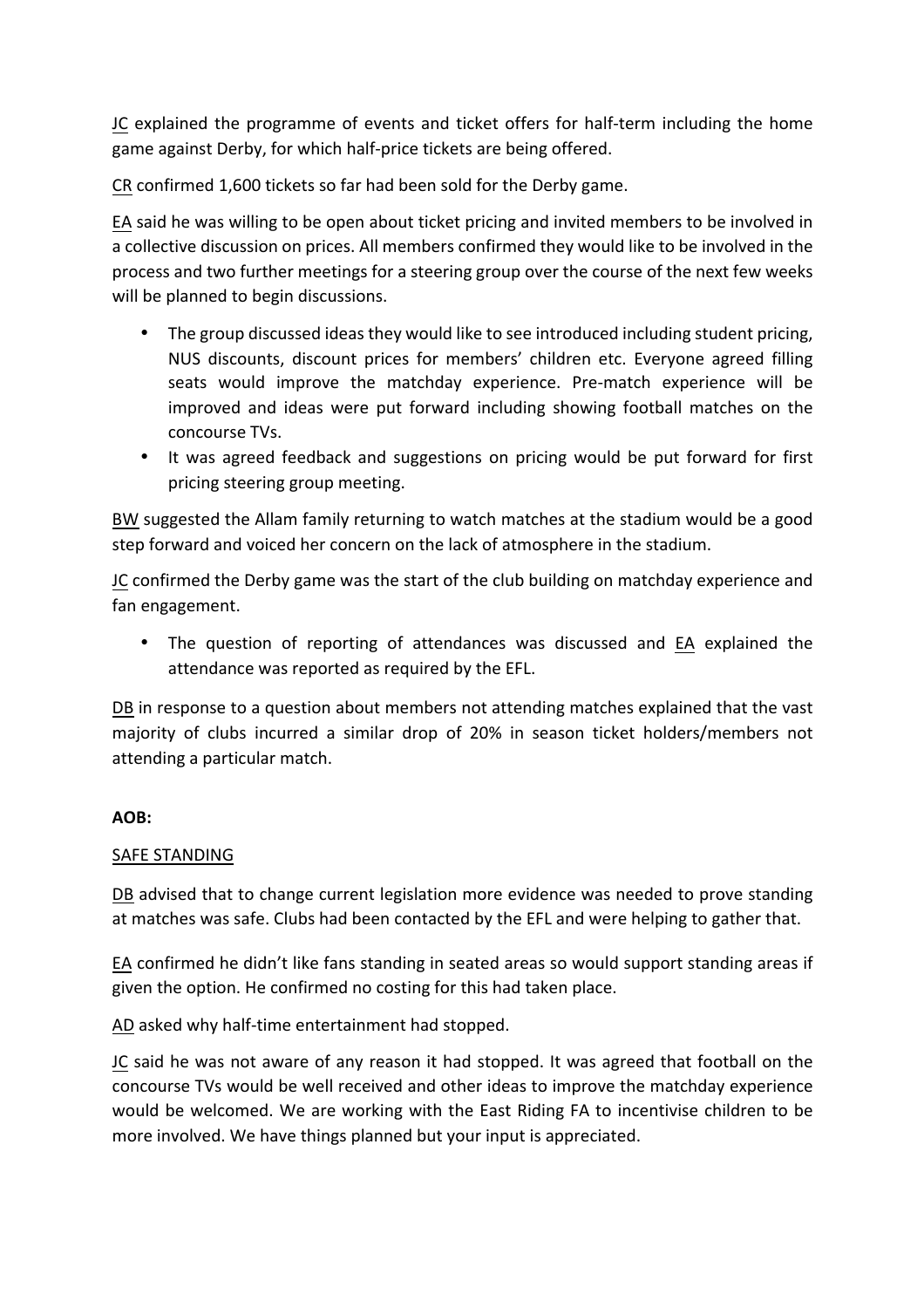DB explained the reason for the Leeds U23s game being played at lunchtime on the Friday was solely due to the fact two of the players were to travel with the first team on the Saturday. This was at the manager's request.

 $KT$  advised the Tigers TV service did not always work and service could be intermittent.

EA explained the league had changed the service provider this season so that could be the cause. 

JC confirmed he would bring it up at the EFL conference he would be attending the following week.

KT suggested there seemed to be a problem with the ball boys and girls seeming disinterested.

JC said we need to manage that better and are working with the Tigers Trust to improve.

BW asked whether anything could be done about fans leaving the South Stand to move over to the West Stand.

JC suggested that would be down to a stewarding issue which needed to be fed back.

BW said there had been complaints about the safety net behind the goal needing repairing.

KH confirmed it has been replaced.

BW asked about the initiative for giving kits away.

JC explained this was an initiative by KCOM that a kit would be given away for every goal scored at the KCOM stadium for the current season and they would be distributed at the end of the season to local teams.

AH advised of a mini bus shuttle service between the Arena and the West Stand which is in operation an hour and a half before each game. The service stops 25 minutes before the game. AH will advise fans as it seems this is not widely known. AH will look into the viability of the service and the manning of the gate by the stewards to improve the service.

BW asked about the situation and relationship with the Tigers Trust

EA confirmed the relationship was improving and the Club would continue to support the Tigers Trust.

JK asked if the named bricks would be made available again.

EA explained the positioning of the bricks could be limiting to changes but agreed this could be looked at.

JK asked if there were any plans for a statue of an ex-player outside the West Stand as at other clubs.

JC advised heritage was something the Club was committed to develop but would not necessarily be looking at a statue.

AD asked if away travel discounts would be considered.